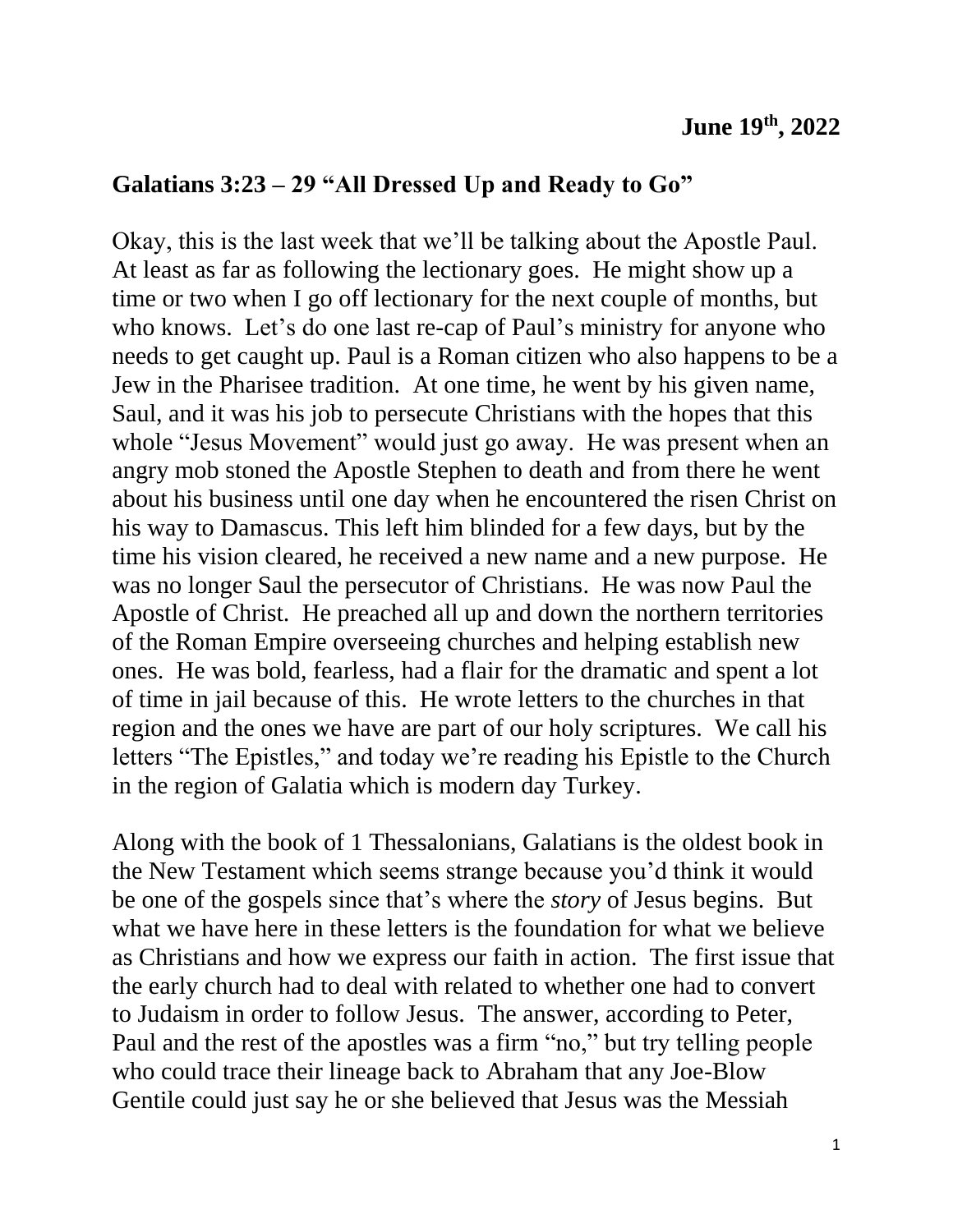when they didn't have a handle on what "Messiah" even meant! Consequently, the apostles had to spend a *lot* of time and effort convincing these die-hard Jews that Jesus came for all and, "all means all."

And that's where we find ourselves here in Galatians today. Step number one in convincing these die-hard Jews that all means all was getting them to re-examine their understanding of the Law of Moses. Even to this day, the vast majority of Jews are Jews by birth. One does not simply "convert" to Judaism. If you want to become part of a worshipping Jewish community, you have to submit to the Law of Moses and all its requirements. And there are a *lot* of requirements especially as it relates to dietary laws, ritual purification, Sabbath observance and other day-to-day changes in lifestyle. But the gospel of Jesus is *compelling*. It begs for a response from the one receiving the good news. I imagine there were plenty of non-Jewish people who were so moved by the gospel they said, "Listen, just tell me what I need to do and I'll do it." And then the subject of circumcision came up. "Now wait … what? Really? Whoooo. That's a *lot* to ask. Can we negotiate a little bit on this?"

Thankfully Paul came on to the scene to say, "Okay, let's talk about the difference between the *letter* of the Law and the *spirit* of the Law." As a practicing, Torah-observant Jew, Paul could confidently say, "The Law is God's will, and the Law is good." No doubt. The problem with the Law is that it is only able to *convict*. The Law makes us aware of our sinfulness. And if that's all the Law does, it doesn't take much for us to become prisoners of the Law. If you rely on trying to follow the Law, you will *always* fall short. The Wesley Study Bible offers a great explanation of this concept in the notes for this passage – The writer says, "The purpose of the law was to deal with transgressions by making them explicitly known as violations against God. Moreover, the law could not make its adherents righteous; instead it confined them to sin. This all changed when Christ came and righteousness by faith was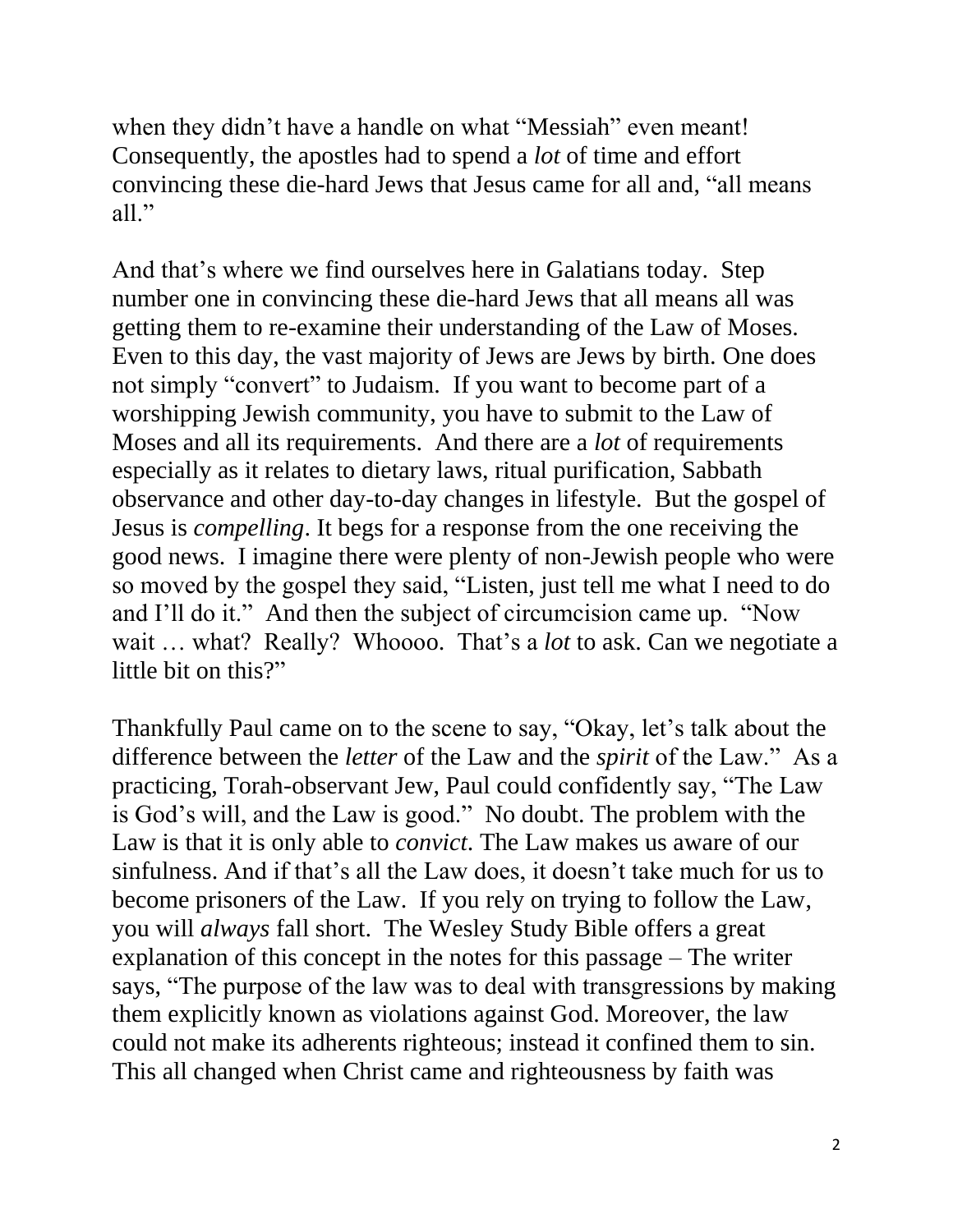established. Now that Christ and the new era had arrived, there was no reason to remain under the law and its method of dealing with sin."

Well that just explains everything and makes it all better, right? And everyone agreed, circled up, held hands and sang "Lean on Me." No. The Galatians were human beings. We are human beings. And we human beings always want to complicate matters … especially matters that have to do with determining whether someone who we may not agree with or even like can be a part of our circle. We want to make sure that our barriers remain firm. And we have a hard time believing that God rarely shares *our* views about who gets to come in and who has to stay out. Ever notice that it's often the "hard-core religious" who are most adamant about protecting those kinds of barriers? Jesus commands us to love one another. He even takes it a step further and says, "You must love your neighbor as yourself." And just in case somebody wants to split hairs over who our neighbor is, Jesus gives us the parable of the Good Samaritan and says our neighbor is *everyone*. Even people we don't like. But we say, "Well, he couldn't have meant that. That's preposterous. What he *really* meant was …" insert embedded prejudicial justification here. That's what the church struggled with in the first 100 years of its existence. The ones who were immersed in oldschool rabbinic Judaism said, "Okay, sure, you may *say* that Christ made us righteous by faith alone, but what does that *really* mean? Because surely it doesn't mean *anyone* can be made righteous by faith. That's not hard-core enough. That's how you tell whether something is from God or not. If it's not hard-core enough, we are clearly misunderstanding something. Because God doesn't let anyone off easy. There's got to be something more. Something we're just not fully understanding. I mean, the Law makes it clear that the Jewish people, are God's chosen ones. We know this because the Law tells us so. We've been taught this for generations. And here comes this fake apostle Paul who is barely 'one of us' telling us that we're 'justified by faith' whatever that means?"

Well, Paul is pretty clear about what that means. If we understand that we are justified by faith, we are children of God. And when we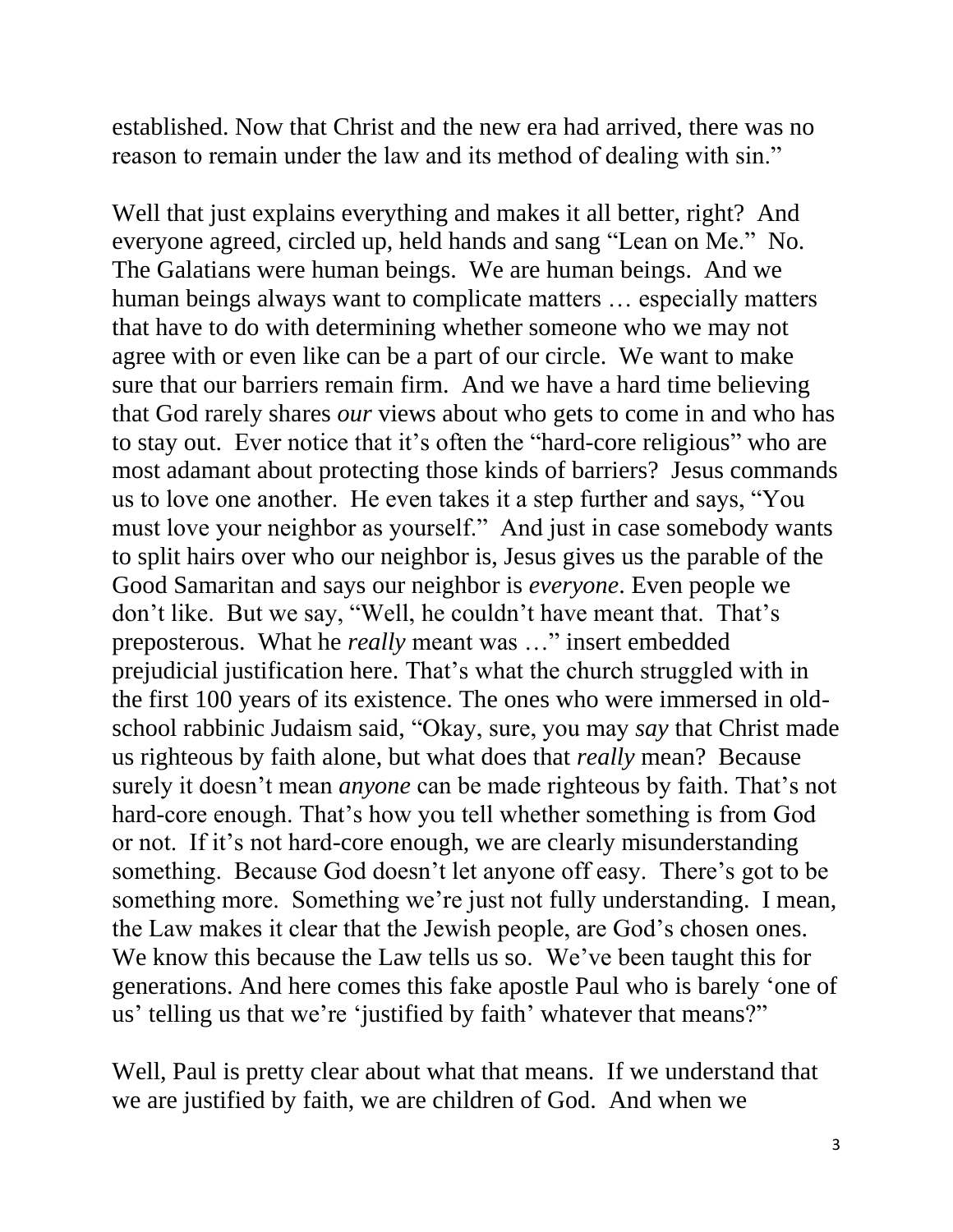recognize that we are children of God and *act on it through our baptism*, it's like getting a new set of clothes. We are all dressed up and ready to proclaim the good news, and the good news is that because of Christ, there is no longer any distinction between Jew and Gentile, slave or free, or even male or female. We are all one in and through Christ. Paul is saying that through faith, the whole human race *becomes* God's chosen people … God's children and God's heirs.

That is good news for a *lot* of people. Especially for those who've been left out since birth and made to feel that there is no way they can ever be a child of God. If we're honest with ourselves, we would have to admit that we've taken Paul's radical overturning of this tired old system of privilege and discrimination and we've turned it into a whole *new* way of looking down on others. That's when we turn our Christian faith into an exclusive mark of superiority over all "non-believers." But it would seem to me that the God who created all things and all people, the God who called Abraham and Sarah and their descendants for the benefit of all people, and the God who in Jesus Christ came into this world to redeem all people, is the God who has chosen to love the *whole* human family. Truly, in and because of Christ Jesus, we are all chosen to be one in Christ Jesus. We are all beloved children of God.

We need to be reminded of this. Often. Let's practice. Repeat after me.

I am A child of God I *am* A child of God It doesn't matter if I'm white or black or a lovely shade of brown I *am* a child of God. Through Christ We are God's children by faith We are Abraham's offering We are heirs according to God's promise. Clothed in Christ's glory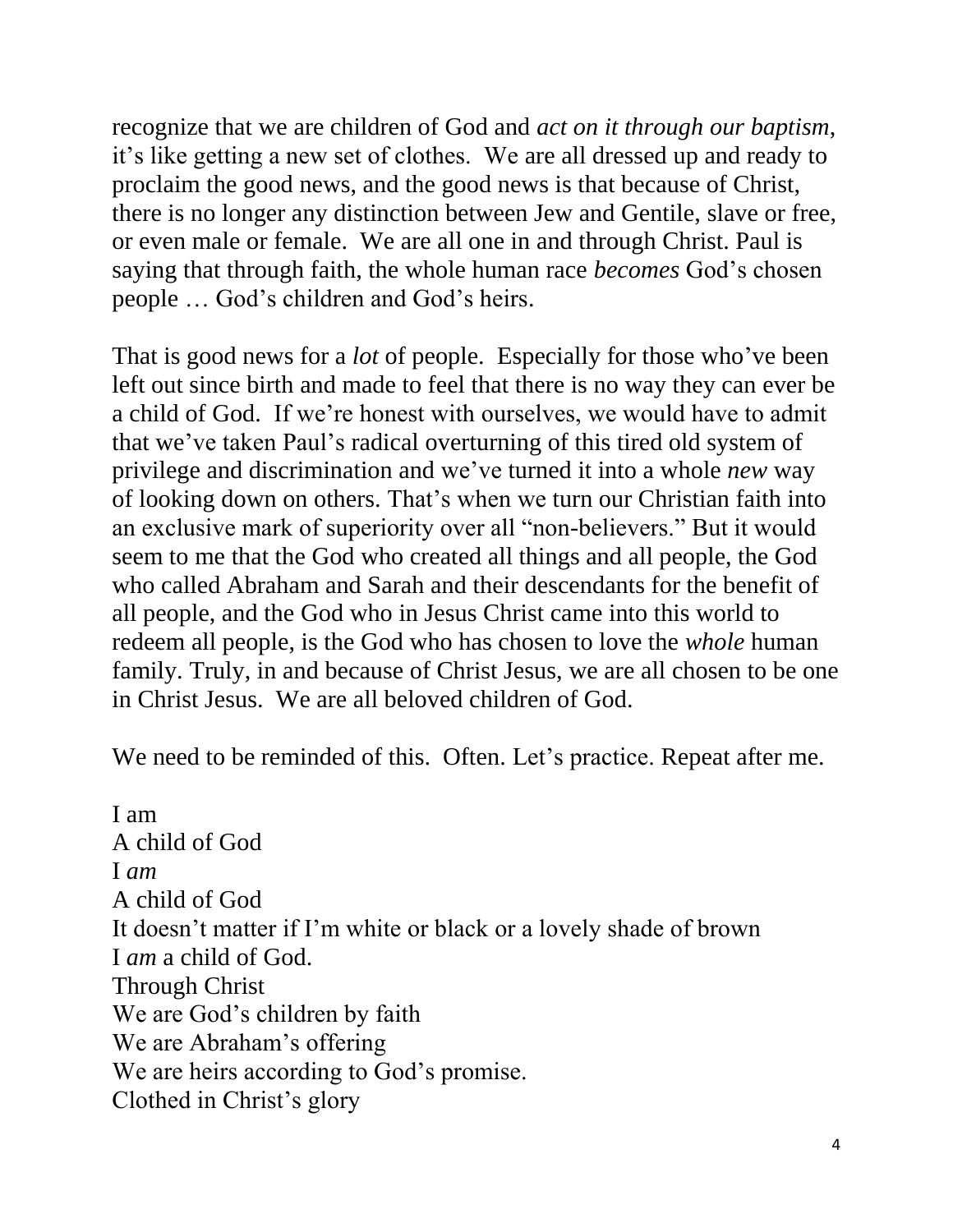I am A child of God.

There. That wasn't so hard was it? Well … maybe it was kind of hard. Maybe it's hard to think that it's our faith that justifies us. That we are no longer prisoners of *any* law. Don't get me wrong, the Law is good. But it is incomplete without God's gift of love. But again, many believe that's not hard-core enough to be true. Like the Galatians, we are fallible human beings. We *all* fall short of God's glory. Wait, do you mean those of us in the church … those of us in *this* church? Yes. We are the church. And the church is not made up of perfect people. But through Christ we are gradually and sometimes slowly being perfected. And that's okay. As the old preacher once said,

I think that I shall never see A church that's all it ought to be; A church that has no empty pews, Whose preacher never has the blues;

A church whose deacons always "deke," And none is proud but all are meek;

Where gossips never peddle lies Or make complaints or criticize; Where all are always sweet and kind And all to other's faults are blind.

Such perfect churches there may be, But none of them are known to me. But still we'll work, and pray and plan To make our church the best we can!

If you could find the perfect church, Without one fault or smear, For goodness sake, don't join that church - You'd spoil the

atmosphere. If you should find the perfect church, Then don't you ever dare To tread upon such holy ground - You'd be a misfit there.

But since no perfect church exists, made of imperfect men (and women), Then let's cease looking for that church and love the one we're in. Of course it's not a perfect church - that's simple to discern - But you and I and all of us could cause the tide to turn.